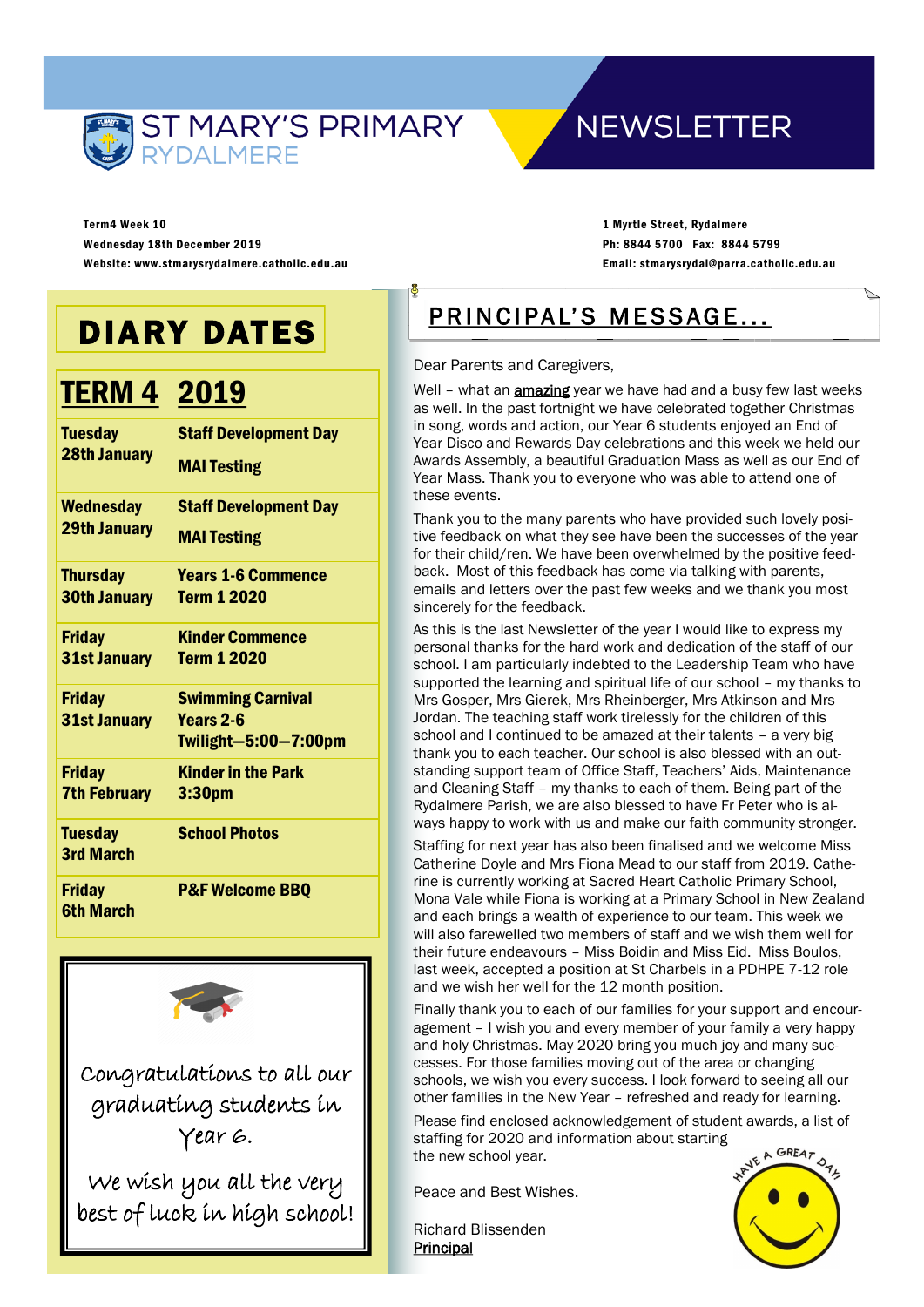#### St Mary's Newsletter……

## I M P O R T A N T I N F O R M A T I O N

#### SCHOOL LEADERS FOR 2020

Congratulations to our Student Leadership Team for 2020:

School Captains Alexander Teschke

Ruby Northwood

Mackinnon Leader Sanderson Keyser Tarrant Leader Gabrielle Mansour McCaffery Leader Joseph Nam MacKillop Leader Monique Gallagher

Liturgy / Mission Keira Dixon

## BABY NEWS

Congratulations to the Roberts family, Nancy in Year 4, on the birth of their baby daughter Kristina.

Media / Technology Kaisei Doggett



#### GUITAR FOR SALE

One of our parents has a preowned Bass Guitar with amp for sale. If you are interested please call Trish on 0410498095.

#### LOST PROPERTY

Some found items are being held in the office – there are two pairs of glasses and a Zebra Purse containing "ooshies" – please claim them from the front office.

#### TEACHERS ARE LEARNERS TOO

Over the past few weeks the staff have completed training in Anaphylaxis, Asthma, Emergency First Aide and CPR. Mrs Gosper and Mrs Waterhouse attended a Mathematics data analysis day. Last week we also hosted Mr Michael McDowell, a Canadian Educator with experience in Inquiry. He worked with Mrs Violaris, Mrs Gierek, Miss Kirkness and Mr Blissenden to refine our work in the area of Inquiry.

### *BIRTHDAY CELEBRATIONS*

|                                      | ◢                                            |
|--------------------------------------|----------------------------------------------|
| December 19                          | Renae A<br>Aaron A<br>Maddison F<br>Daniel A |
| December 20                          | Tabitha M                                    |
| December 24                          | Sienna G                                     |
|                                      | Louis I                                      |
|                                      | Min Ho K                                     |
| December 25                          | Isabella M                                   |
|                                      | Misha K                                      |
| December 26                          | Natasha S                                    |
| December 28                          | Michael K                                    |
| December 29                          | Lester W                                     |
| December 31                          | Alexander T                                  |
|                                      | Gus G                                        |
|                                      | Blake W                                      |
| وللمستمر الألمان والمربوب والمستندين | بالمتركب الساما والمتارين                    |

*We would like to wish all of these children a very happy birthday!!*

#### SPORTING CONGRATULATIONS

Congratulations to Kimi (Yr 6) on her award at the recent Parramatta Catholic Primary Schools Sports Awards Evening. Kimi was recognised for her outstanding efforts and results in representing her school, the Diocese and her state (NSW). Mr Blissenden and Mrs Gopser were lucky enough to be present on the night.



### TWILIGHT SWIMMING **CARNIVAL**

Friday 31st January 2020 Years 2-6

> 5:00—7:00pm Merrylands Pool

We would like to wish all of our families a very Merry Christmas and a relaxing and safe break. We look forward to seeing you all back again in 2020!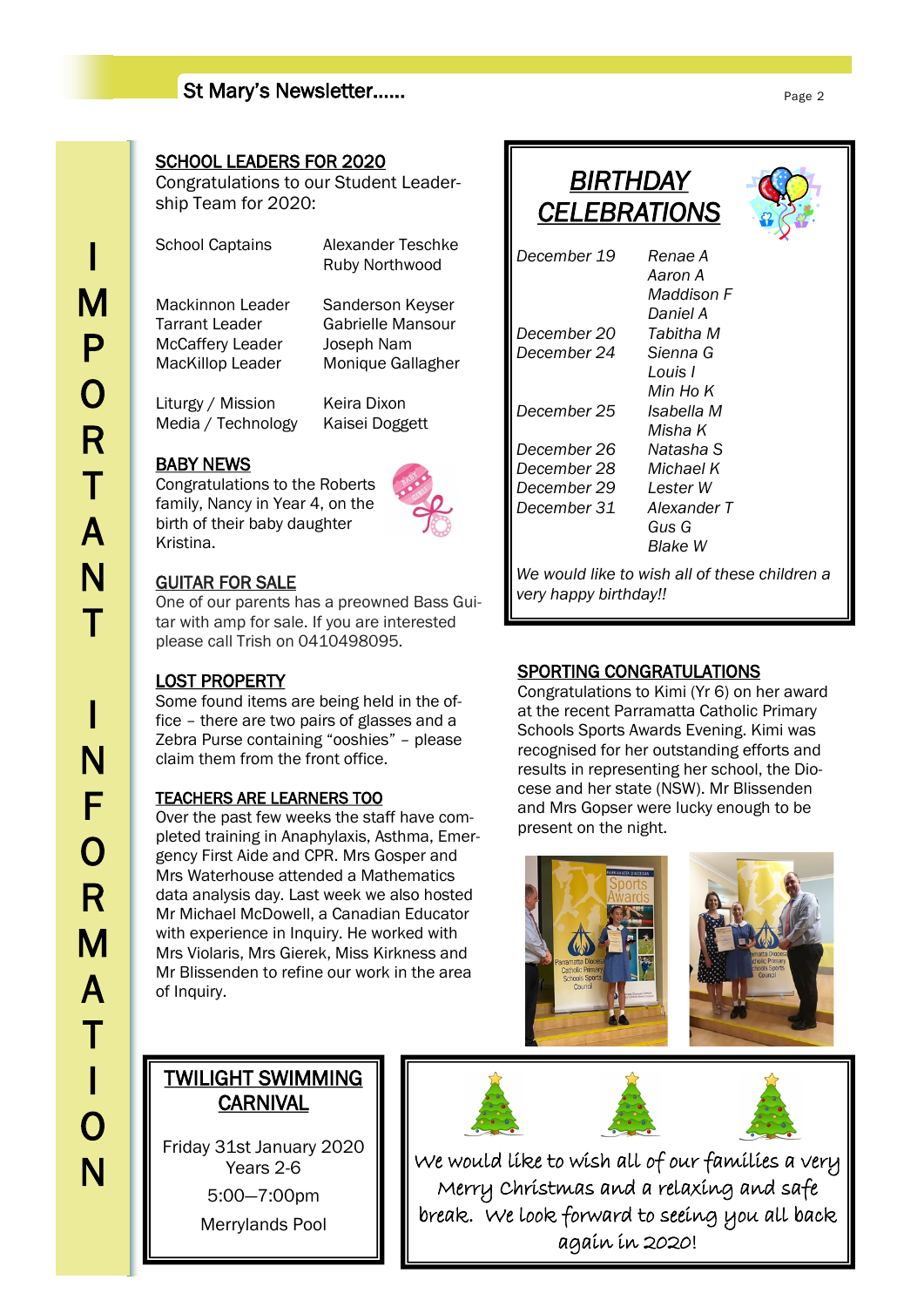### St Mary's Newsletter….

# STAFFING FOR 2020...

| KINDERGARTEN            | Samantha Brimfield<br>Katarina Tomasic / Kristy Goetz                                                                                                                                                                                                                               |  |  |
|-------------------------|-------------------------------------------------------------------------------------------------------------------------------------------------------------------------------------------------------------------------------------------------------------------------------------|--|--|
| YEAR 1                  | Emma Atkinson<br><b>Catherine Doyle</b><br>Christine Morgan (every Tues)                                                                                                                                                                                                            |  |  |
| YEAR <sub>2</sub>       | Rachael Menday<br>Fiona Mead                                                                                                                                                                                                                                                        |  |  |
| YEAR <sub>3</sub>       | Amanda Gierek<br>Maree Jordan<br>Maree Elias (even Wed)                                                                                                                                                                                                                             |  |  |
| YEAR <sub>4</sub>       | Amanda Day<br>Erica Rheinberger<br>Maree Elias (every Tues)                                                                                                                                                                                                                         |  |  |
| YEAR <sub>5</sub>       | Deb Egan<br>Vincent Knight<br>Christine Morgan (every Wed and even Thurs)                                                                                                                                                                                                           |  |  |
| YEAR <sub>6</sub>       | <b>Belinda Kirkness</b><br>Troy Loudon / Adele Violaris                                                                                                                                                                                                                             |  |  |
| <b>RFF TEAM</b>         | Michelle Dennis-Music                                                                                                                                                                                                                                                               |  |  |
| <b>DIVERSITY TEAM</b>   | Trish Waterhouse<br>Rosemarie Gosper<br>Dianne Woods<br><b>Helen Lupis</b><br>Dianne Sabat<br>Jeanette Mansour                                                                                                                                                                      |  |  |
| <b>LIBRARY TEAM</b>     | Lia Radocchia<br>Angela Karam                                                                                                                                                                                                                                                       |  |  |
| <b>OFFICE TEAM</b>      | Susan Albertini<br><b>Stacey Crismale</b><br>Angela Karam<br><b>Kristine Muir</b>                                                                                                                                                                                                   |  |  |
| <b>MAINTENANCE TEAM</b> | <b>Barry Lincoln</b>                                                                                                                                                                                                                                                                |  |  |
| <b>LEADERSHIP TEAM</b>  | Richard Blissenden-Principal<br>Rosemarie Gosper-Assistant Principal<br>Vincent Knight-Religious Education Coordinator<br>Emma Atkinson-Leader in Learning-Mathematics<br>Erica Rheinberger-Leader in Learning-Literacy<br>Maree Jordan-Learning Technologies Support Teacher & WHS |  |  |